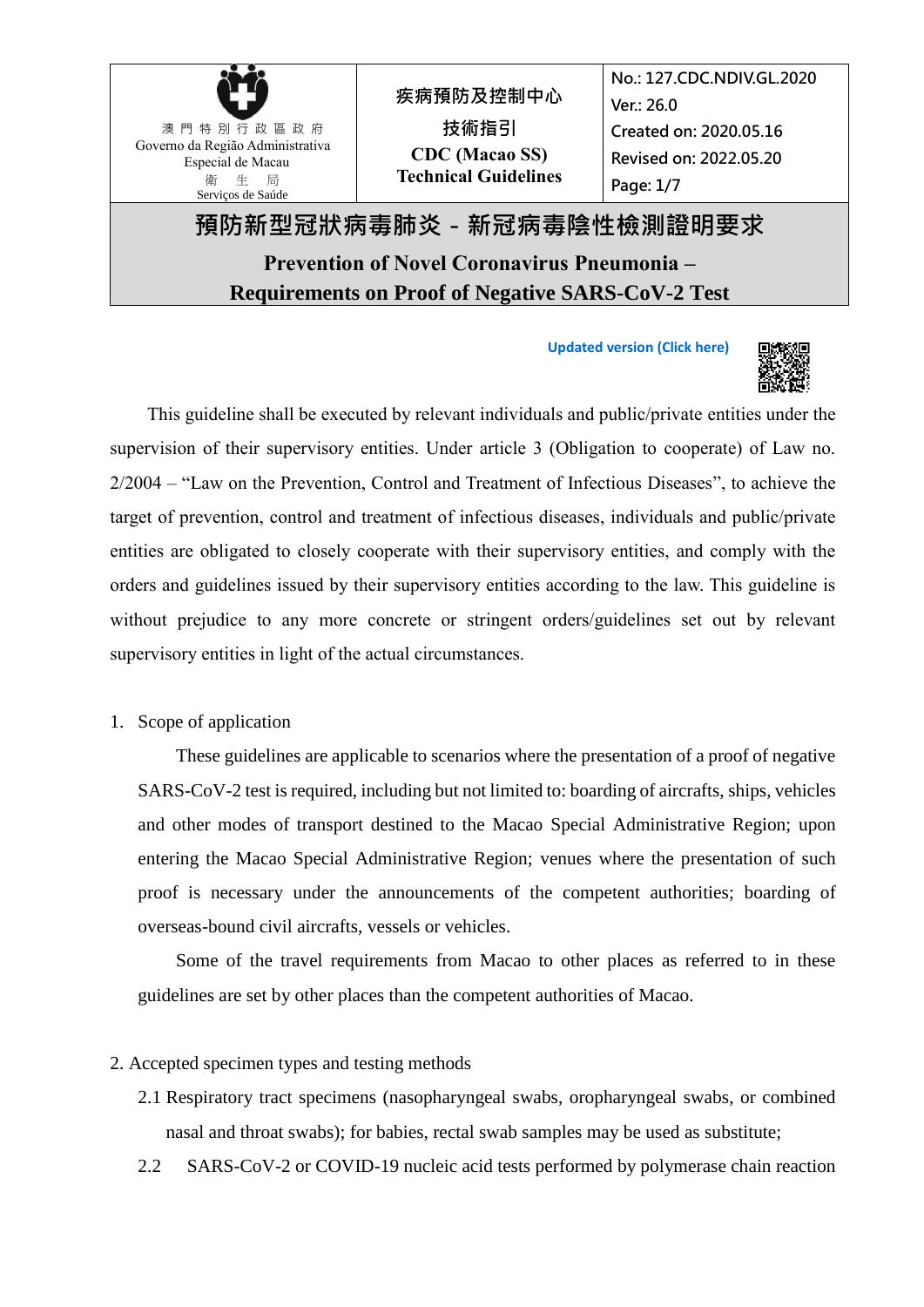

#### (PCR);

- 2.3 The proof of viral nucleic acid test result must be based on a sample collected by or under the supervision of a health professional.
- 3. Unaccepted testing methods
	- 3.1 Antigen test: Screening test for asymptomatic persons, the sensitivity of which is too low to satisfy the purposes prescribed in these guidelines;
	- 3.2 IgG, IgM antibody test: Can be used to complement, but not replace, a nucleic acid test;
	- 3.3 Tests conducted due to the presence of suspected symptoms, irrespective of the method.
- 4. Accepted test reports when travelling to or within Macao
	- 4.1 A Macao Health Code containing the report of negative nucleic acid test result. A photo identity card with the same name, sex and ID number must be presented together; screenshot of the code can be used on arrival in Macao; in places other than the ports of entry, a real-time Macao Health Code may be required when necessary;
	- 4.2 A paper report issued by a testing institution recognized by the local government. The report must at least contain: same name as shown on the identity card, testing institution, testing method, time of report, and the report or specimen number;
	- 4.3 Print copy of electronic reports accessed via e-mail or the website of the local government or testing institution. The tested person should bring along their own mobile phone, tablet or laptop to open the e-mail or website in front of the airline check-in staff at the airport or the health quarantine officers at the port of entry for verification of authenticity; the e-mail must be sent by the testing institution. The report must at least contain: same name as shown on the identity card, testing institution, testing method, time of report, and the report or specimen number; in the event of incomplete personal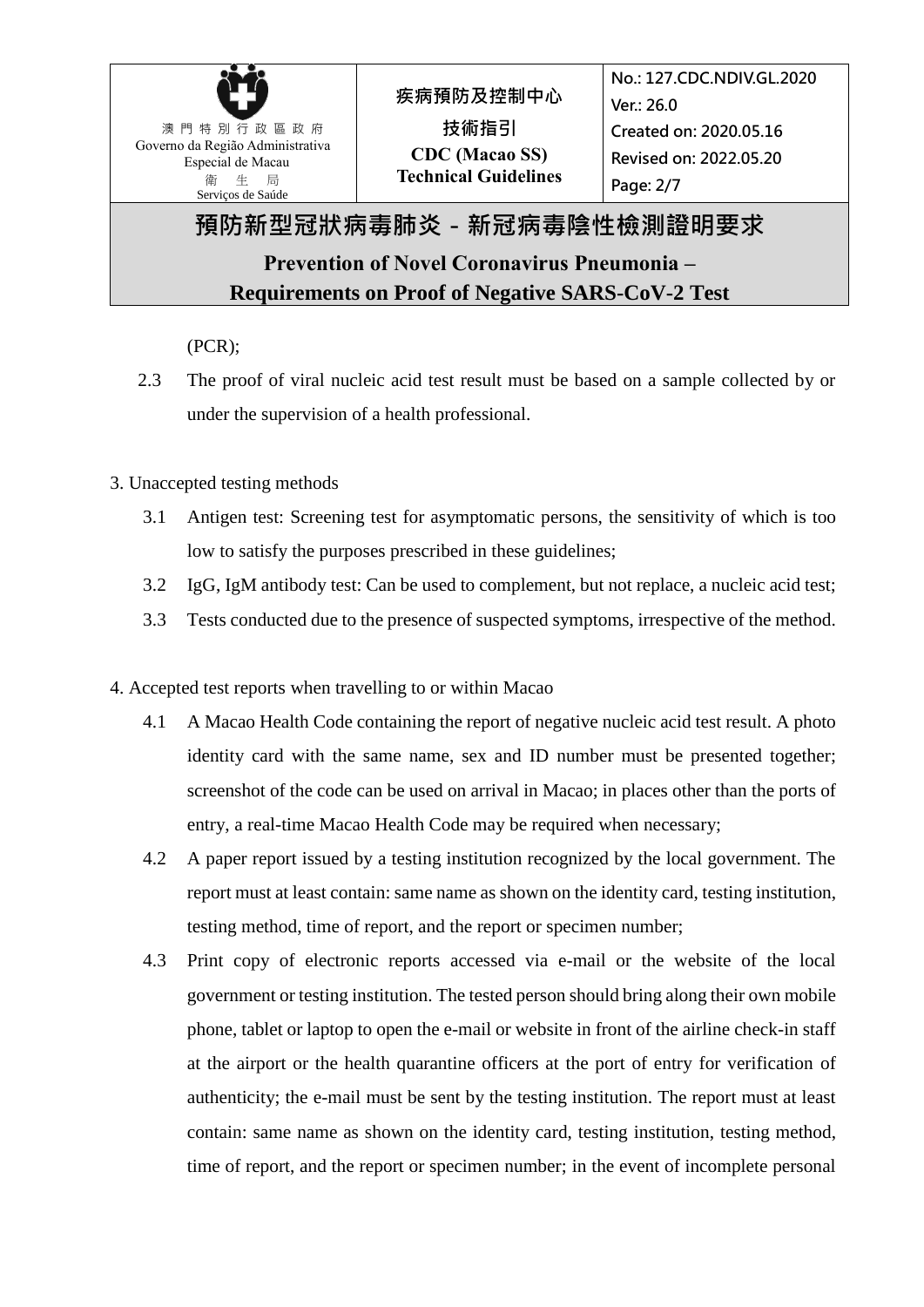

identification information on the report, a receipt with detailed personal identification information, an appointment slip and other relevant information must be prepared to prove the authenticity of the report;

- 4.4 All inbound travelers are required to declare their health condition and preceding travel and residential history truthfully, and pay attention to the announcements of the MSAR Government in relation to the risk areas.
- 5. Travel to other areas (For reference only; the requirements of the authorities of the place of destination shall prevail)
	- 5.1 Travel to Zhuhai: Reports in the Yuekang Code (Guangdong Health Code) are preferred; reports in paper and other forms as accepted by the Zhuhai authorities are also acceptable;
	- 5.2 Travel to Shenzhen: Generally, only reports in the Yuekang Code (Guangdong Health Code) are accepted.
	- 5.3 Travel from Macao airport to cities in the Mainland: Unless otherwise expressly agreed by the destination city, paper report must be presented for boarding.
	- 5.4 Travel from Macao airport to cities outside the Mainland and Hong Kong: It is recommended to hold a paper report in the language and validity period suitable for the places of destination and stopover; if the places of destination or stopover does not have a requirement, traveler can simply present the Macao Health Code which contains the negative nucleic acid test report.

Centre for Disease Prevention and Control Health Bureau of Macao SAR Government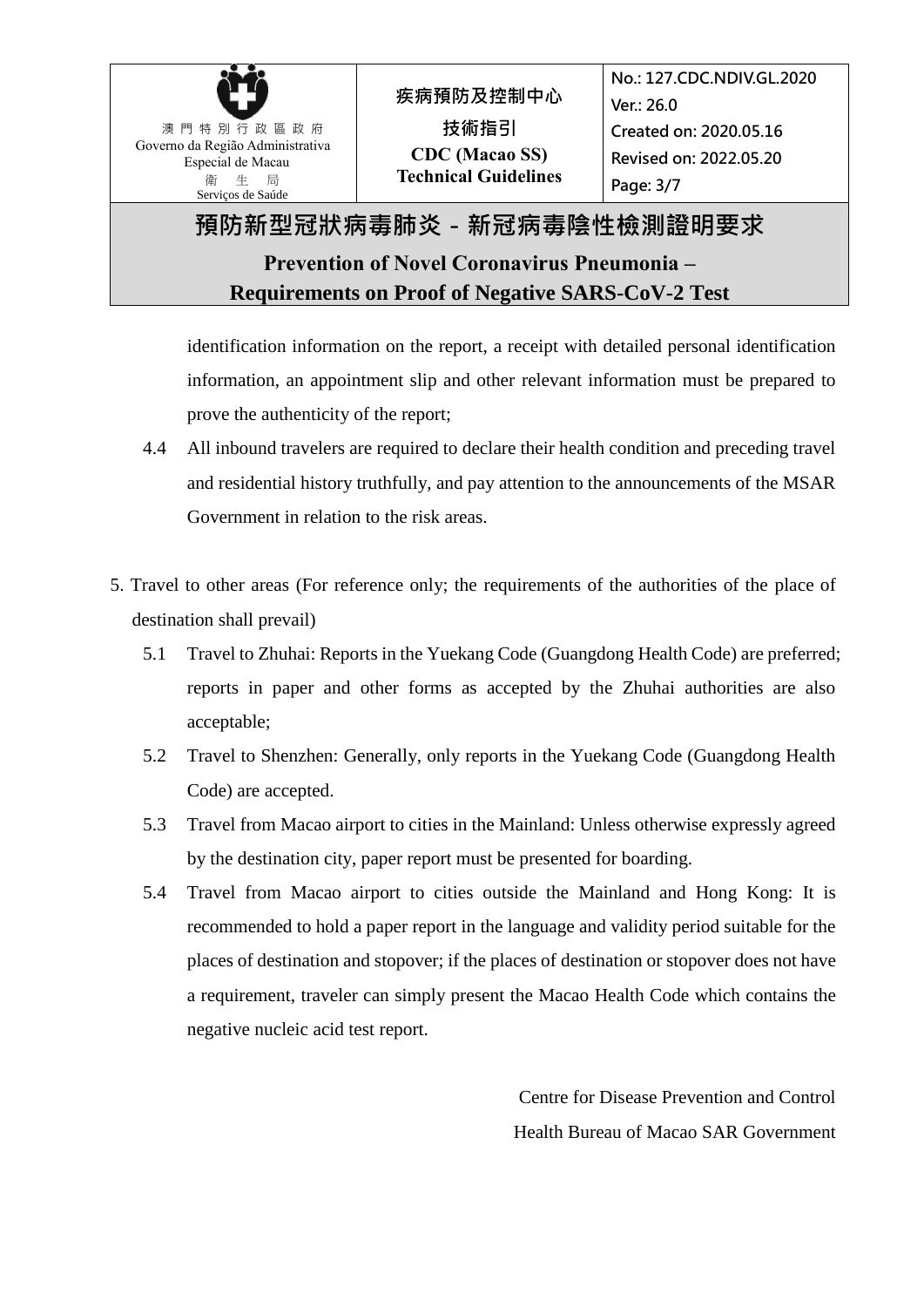

## **預防新型冠狀病毒肺炎-新冠病毒陰性檢測證明要求**

## **Prevention of Novel Coronavirus Pneumonia – Requirements on Proof of Negative SARS-CoV-2 Test**

Annex: Validity period of nucleic acid test reports for various purposes. (This table is a summary for clarity and is not intended to be a regulatory document. The latest official announcements made by the relevant authorities shall be final.)

Destination/Basis Validity period Example 1. Within Macao Generally within 7 days from the day after the date of report Remark 1 If date of report is  $1<sup>st</sup>$  January, it will be valid until 23:59 on 8<sup>th</sup> January 2. Travelling from Guangdong Province to Macao (Announcement no. 217/A/SS/2022) Within 72 hours from the day after the date of sample collection Remark 4 If date of sample collection is 1 st January, it will be valid until 23:59 on 4<sup>th</sup> January 3. Travelling from Macao to Guangdong Province (To Zhuhai and Shenzhen) (Announcement of the State Council) Within 7 days from the day after the date of sample collection Remark 2 If date of sample collection is 1 st January, it will be valid until 23:59 on 8<sup>th</sup> January 4. Travelling directly from places in the Mainland other than Guangdong Province to Macao by air or by sea (Announcement no. 204/A/SS/2021) Within 7 days from the day after the date of sample collection Remark 2 If date of sample collection is 1 st January, it will be valid until 23:59 on  $8<sup>th</sup>$  January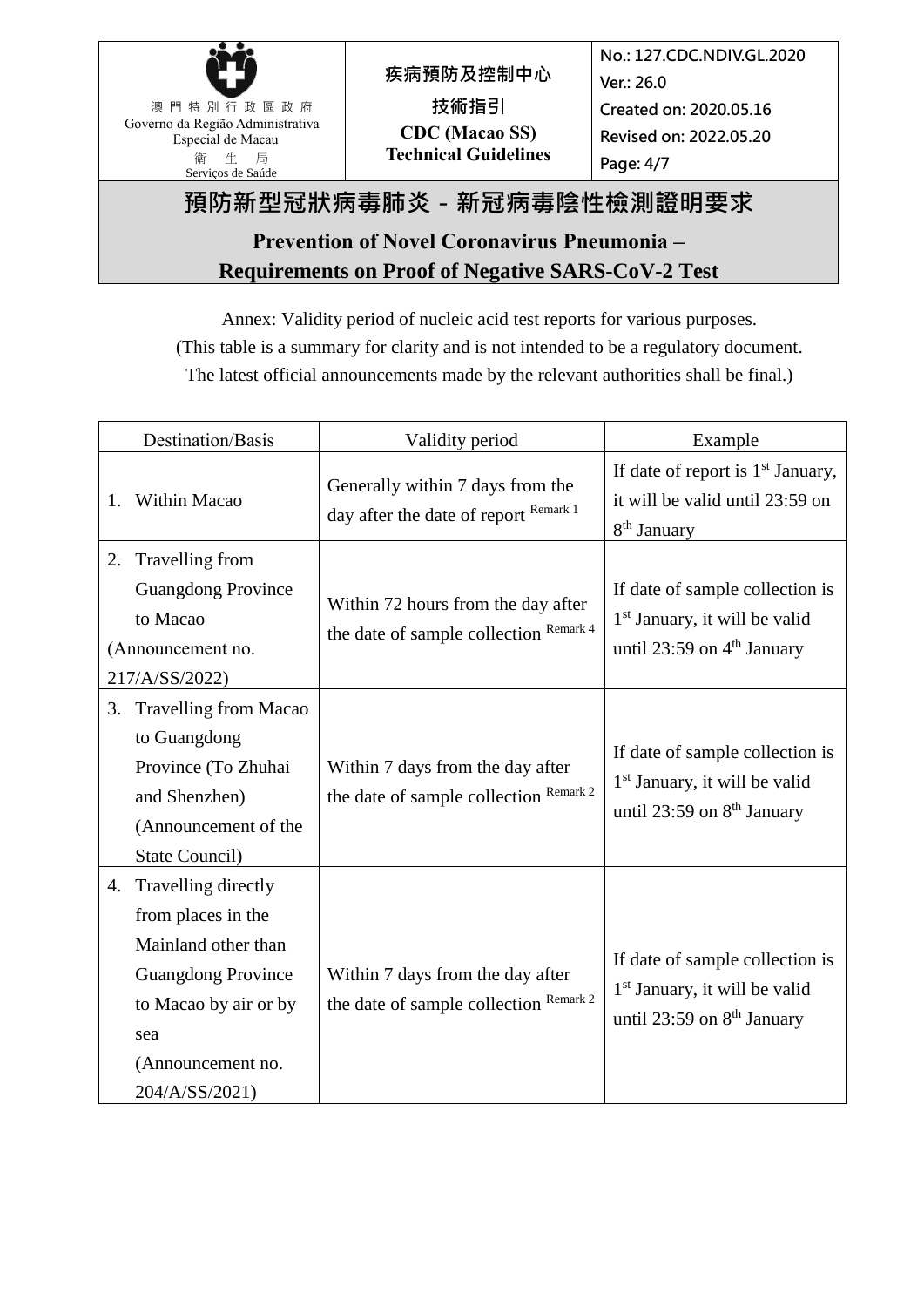

# **疾病預防及控制中心 技術指引 CDC (Macao SS) Technical Guidelines**

**No.: 127.CDC.NDIV.GL.2020 Ver.: 26.0 Created on: 2020.05.16 Revised on: 2022.05.20 Page: 5/7**

# **預防新型冠狀病毒肺炎-新冠病毒陰性檢測證明要求**

## **Prevention of Novel Coronavirus Pneumonia – Requirements on Proof of Negative SARS-CoV-2 Test**

| 5. | <b>Travelling from Macao</b><br>to the rest of the<br>Mainland other than<br><b>Guangdong Province</b><br>by air or by sea<br>(Announcement no.<br>205/A/SS/2021) | Within 7 days from and inclusive of<br>the day of sample collection Remark 3 | If date of sample collection is<br>1 <sup>st</sup> January, it will be valid<br>until 23:59 on $7th$ January |
|----|-------------------------------------------------------------------------------------------------------------------------------------------------------------------|------------------------------------------------------------------------------|--------------------------------------------------------------------------------------------------------------|
|    |                                                                                                                                                                   | Within 24 hours after the date<br>$\bullet$                                  |                                                                                                              |
| 6. | <b>Travelling from Hong</b>                                                                                                                                       | of sample collection Remark 4                                                |                                                                                                              |
|    | Kong to Macao by sea                                                                                                                                              | For individuals who have had<br>٠                                            |                                                                                                              |
|    | or by land                                                                                                                                                        | COVID-19 within 2 months,                                                    | If date of sample collection is                                                                              |
|    | (Announcement no.                                                                                                                                                 | at least 14 days after having                                                | 1 <sup>st</sup> January, it will be valid                                                                    |
|    | 53/A/SS/2022 and                                                                                                                                                  | three consecutive negative                                                   | until 23:59 on $2nd$ January                                                                                 |
|    | 173/A/SS/2022)                                                                                                                                                    | results of COVID-19 antigen                                                  |                                                                                                              |
|    |                                                                                                                                                                   | tests or nucleic acid tests (each                                            |                                                                                                              |
|    |                                                                                                                                                                   | at least 24 hours apart)                                                     |                                                                                                              |
|    |                                                                                                                                                                   | Within 24 hours from the day<br>٠                                            |                                                                                                              |
| 7. | Travelling directly                                                                                                                                               | after the date of report Remark 5                                            | If date of report is $1st$ January,<br>it will be valid until 23:59 on<br>$2nd$ January                      |
|    | from Taiwan region to                                                                                                                                             | For individuals who have had<br>٠                                            |                                                                                                              |
|    | Macao by air                                                                                                                                                      | COVID-19 within 2 months,                                                    |                                                                                                              |
|    | (Announcement no.                                                                                                                                                 | at least 14 days after having                                                |                                                                                                              |
|    | 84/A/SS/2021 and                                                                                                                                                  | three consecutive negative                                                   |                                                                                                              |
|    | 173/A/SS/2022)                                                                                                                                                    | results of COVID-19 antigen                                                  |                                                                                                              |
|    |                                                                                                                                                                   | tests or nucleic acid tests (each                                            |                                                                                                              |
|    |                                                                                                                                                                   | at least 24 hours apart)                                                     |                                                                                                              |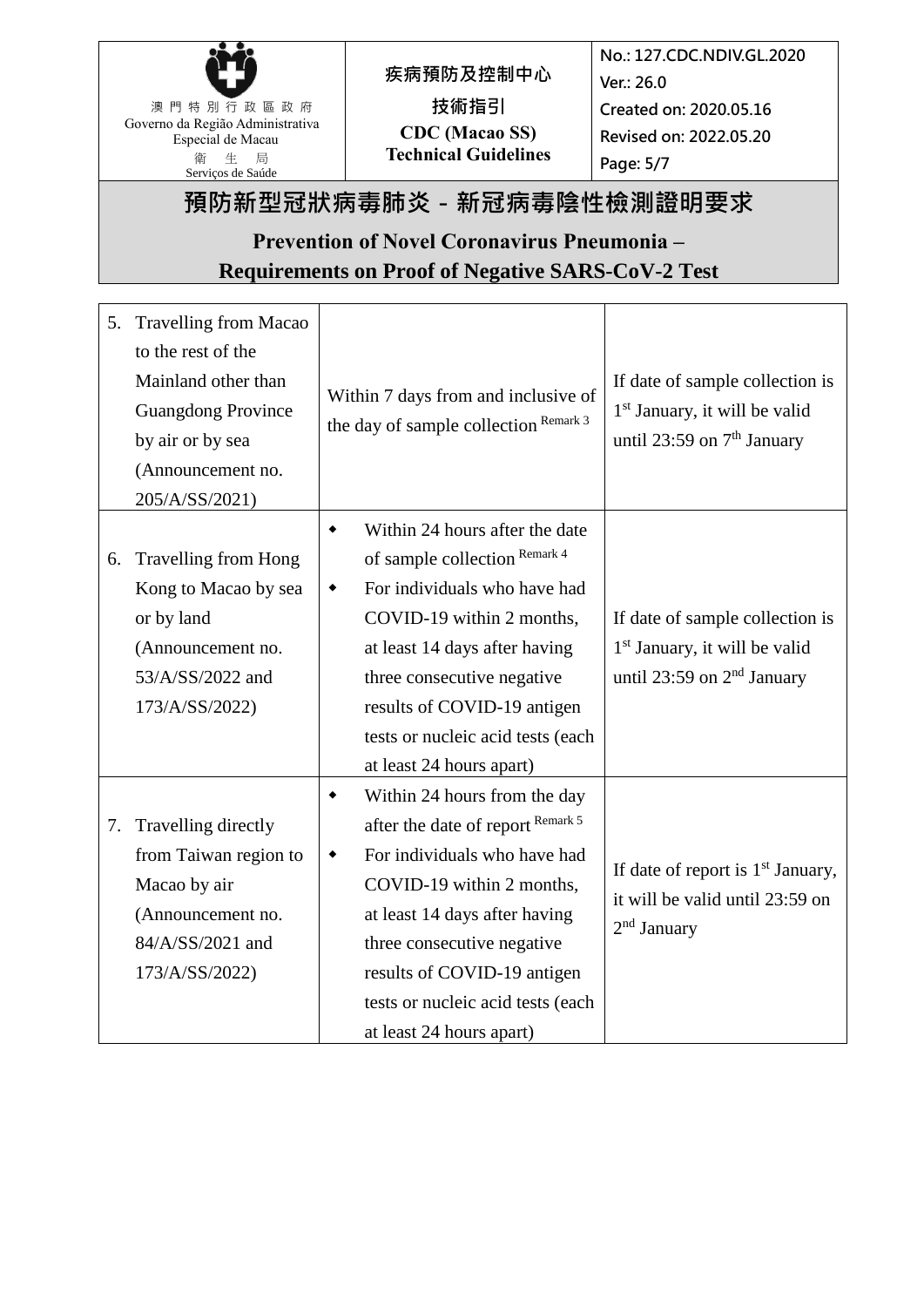

**疾病預防及控制中心 技術指引 CDC (Macao SS) Technical Guidelines**

**No.: 127.CDC.NDIV.GL.2020 Ver.: 26.0 Created on: 2020.05.16 Revised on: 2022.05.20 Page: 6/7**

# **預防新型冠狀病毒肺炎-新冠病毒陰性檢測證明要求**

## **Prevention of Novel Coronavirus Pneumonia – Requirements on Proof of Negative SARS-CoV-2 Test**

| 8. | Travelling directly<br>from Macao to Taiwan<br>region by air<br>(Announcement no.<br>205/A/SS/2021) | Subject to the requirements of the<br>place of stopover and/or the place<br>of destination; if such requirements<br>do not exist, the validity period is<br>within 7 days from and inclusive of<br>the day of sample collection Remark 3                                                                                                                                                                                                                                                   | If date of sample collection is<br>1 <sup>st</sup> January, it will be valid<br>until 23:59 on 7 <sup>th</sup> January                                                                                                   |
|----|-----------------------------------------------------------------------------------------------------|--------------------------------------------------------------------------------------------------------------------------------------------------------------------------------------------------------------------------------------------------------------------------------------------------------------------------------------------------------------------------------------------------------------------------------------------------------------------------------------------|--------------------------------------------------------------------------------------------------------------------------------------------------------------------------------------------------------------------------|
| 9. | Travelling from other<br>countries<br>(Announcement<br>no.272/A/SS/2022 and<br>173/A/SS/2022)       | Within 48 hours prior to the<br>scheduled flight departure from<br>the place of origin (not place of<br>stopover), calculated based on<br>the date of sample collection.<br>Please also pay attention to the<br>requirements of the place of<br>stopover.<br>For individuals who have had<br>٠<br>COVID-19 within 2 months, at<br>least 14 days after having three<br>consecutive negative results of<br>COVID-19 antigen tests or<br>nucleic acid tests (each at least<br>24 hours apart) | For a flight scheduled to<br>depart on 13 <sup>th</sup> January from<br>London to Macao with a<br>stopover in Singapore, a valid<br>report should be based on a<br>sample taken on or after 11 <sup>th</sup><br>January. |
|    | 10. Travelling from Macao<br>to a foreign country<br>(Announcement no.<br>205/A/SS/2021)            | Subject to the requirements of the<br>place of stopover and/or the place<br>of destination; if such requirements<br>do not exist, the validity period is<br>within 7 days from and inclusive of<br>the day of sample collection Remark 3                                                                                                                                                                                                                                                   | If date of sample collection is<br>1 <sup>st</sup> January, it will be valid<br>until 23:59 on $7th$ January                                                                                                             |

Remark 1: Within 7 days from the day after the date of report – Valid for 7 days after the issuance of the NAT report